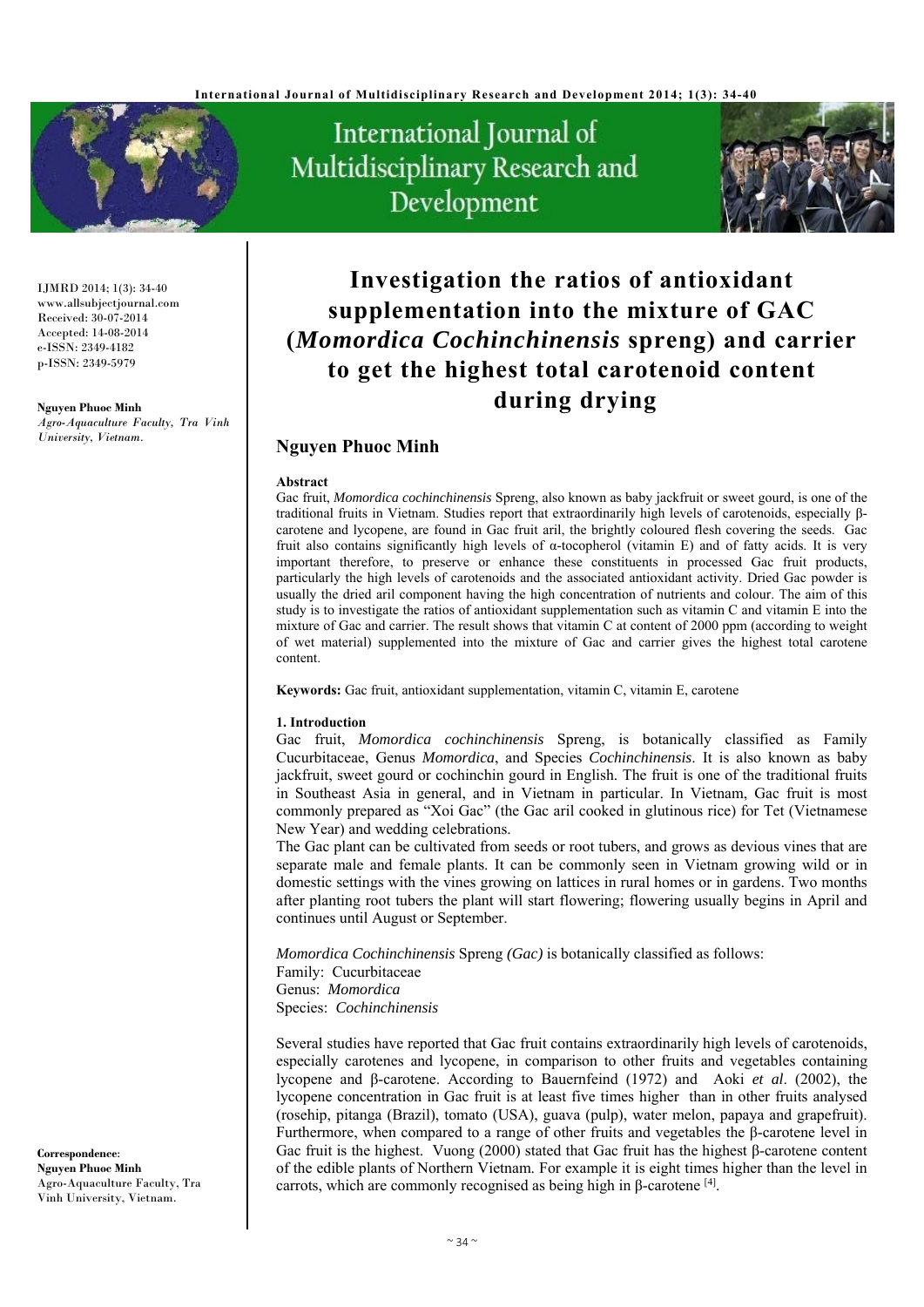International Journal of Multidisciplinary Research and Development

#### **1.1 Carotene**

Since carotenoids are the major component in Gac fruit, it is important to review the carotenoid pigments in terms of their structure, classification and distribution. In general, carotenoids are isoprenoid compounds, containing eight isoprenoid units whose order is inverted at the molecule centre; these are widely distributed in nature as red, yellow andorange pigments. More than 600 different carotenoids have been identified from natural sources; however, approximately twenty-four carotenoids commonly occur in foods and fourteen carotenoids have been identified in human serum (Dutta *et al*., 2005; Xianquan *et al*., 2005). Carotenoids are chemically divided into two groups, carotenes and xanthophylls. The first group is the highly unsaturated hydrocarbons, known as carotenes, which contain no oxygen. Xanthophylls contain one or more oxygen functional group (most commonly hydroxyl, keto, epoxy, methoxy or carboxylic acid groups) at particular sites on the terminal rings. Additionally, carotenoids are also classified as primary and secondary. The primary carotenoid group includes compounds required for photosynthesis, such as β-carotene, violaxanthin, and neoxanthin. The secondary classification includes carotenoids that are localised in fruits and flowers; these are α-carotene, β-cryptoxanthin, zeaxanthin, antheraxanthin, capsanthin and capsorubin (Delgado-Vargas *et al*., 2000) [4].

#### **1.2 Many studies have reported about Gac**

- Hiromitsu Aoki *et al*. (2002) determined carotene in Gac and concluded lycopene in Gac seed membrane with carotenoid concentrations to 380µg/g, 10 fold higher than those in any of the plant sources [4].

- L.T.Vuong *et al*. (2005) determined the acceptance of Gac supllementation to Vietnamese children. Results showed that vitamin A in Vietnamese children body was higher in Gac consumption than using β-carotene synthetic. They Vuong also reevaluated β-carotene content in fresh Gac fruit 408µg/g [3].

- Tran Hoang Thao *et al*. (2007) produced Gac powder by different drying methods. They proved that freeze drying method retained the highest β-carotene content. They also researched pretreatment methods to detach Gac seed membrane more easily, including thermal and enzyme. Loss of carotene by these pretreatment methods was 35%. If these products kept in vacuum below 25 °C would maintain red color and carotene to 70% in 4 month [5].

- Nguyen Minh Thuy *et al*. (2009) manufactured variety of Gac products such as: dried Gac seed membrane, jelly, gum, paste, oil and juice. They also proved the change of carotene in Gac seed membrane after 6 days harvested [1].

- Dang Thi Tuyet Nhung *et al*. (2009) evaluated the change of lycopene and β-carotene in Gac seed membrane and Gac oil during preservation. Gac seed membrane primarily contained lycopene 2.378–3.728 mg/g (raw material), β-carotene 0,257– 0,379 mg/g (raw material), carotene stabilized within the first one week by strongly decomposed in the second week of preservation. Gac oil extracted from seed membrane with addition of 0.02% BHT, it could be preserved 15 to 19 weeks at 5 <sup>o</sup>C, 40 <sup>o</sup>C, 60 <sup>o</sup>C; lycopene and β-carotene also reduced dramatically [2].

- Tuyen Chan Kha *et al*. (2010) produced Gac powder by using spray drying method with maltodextrin supplementation. They concluded that the appropriate drying process to keep red color was in temperature 120  $^0C$ , 10% maltodextrin as carrier material  $(w/v)$  [6].

#### **1.3 Many studies have reported about Gac**

- Hiromitsu Aoki *et al*. (2002) determined carotene in Gac and concluded lycopene in Gac seed membrane with carotenoid concentrations to 380µg/g, 10 fold higher than those in any of the plant sources [4].

- L.T.Vuong *et al*. (2005) determined the acceptance of Gac supplementation to Vietnamese children. Results showed that vitamin A in Vietnamese children body was higher in Gac consumption than using β-carotene synthetic. They Vuong also reevaluated β-carotene content in fresh Gac fruit  $408\mu$ g/g<sup>[3]</sup>.

- Tran Hoang Thao *et al*. (2007) produced Gac powder by different drying methods. They proved that freeze drying method retained the highest β-carotene content. They also researched pretreatment methods to detach Gac seed membrane more easily, including thermal and enzyme. Loss of carotene by these pretreatment methods was 35%. If these products kept in vacuum below 25 °C would maintain red color and carotene to 70% in 4 month [5].

- Nguyen Minh Thuy *et al*. (2009) manufactured variety of Gac products such as: dried Gac seed membrane, jelly, gum, paste, oil and juice. They also proved the change of carotene in Gac seed membrane after 6 days harvested [1].

- Dang Thi Tuyet Nhung *et al*. (2009) evaluated the change of lycopene and β-carotene in Gac seed membrane and Gac oil during preservation. Gac seed membrane primarily contained lycopene 2.378 – 3.728 mg/g (raw material), β-carotene 0,257  $-$  0,379 mg/g (raw material), carotene stabilized within the first one week by strongly decomposed in the second week of preservation. Gac oil extracted from seed membrane with addition of 0.02% BHT, it could be preserved 15 to 19 weeks at 5  ${}^{0}C$ , 40  ${}^{0}C$ , 60  ${}^{0}C$ ; lycopene and β-carotene also reduced dramatically [2].

- Tuyen Chan Kha *et al*. (2010) produced Gac powder by using spray drying method with maltodextrin supplementation. They concluded that the appropriate drying process to keep red color was in temperature 120  $^{\circ}$ C, 10% maltodextrin as carrier material  $(w/v)^{[6]}$ .

#### **2. Material and Methods**

#### Raw Gac fruit source

Gac fruits *(Momordica cochinchinensis* Spreng*)* are originally collected from Trang Bang, Tay Ninh province, Vietnam when they are in half ripen stage. They are kept 6 days and then experimented.

#### **2.1 Raw material preparation:**

Gac fruits are chopped into two parts, collect seed membrane, discard seed. In our experiments, we only use seed membranes without seed, pulp and skin.

#### **2.2 Antioxidant:**

L (+)-Ascorbic acid in white crystal is provided from Shanghai Yuking Chemtech Co., Ltd.

D-alpha - tocopherol 96% is purchased from Jiangsu Xixin Vitamin Co., Ltd.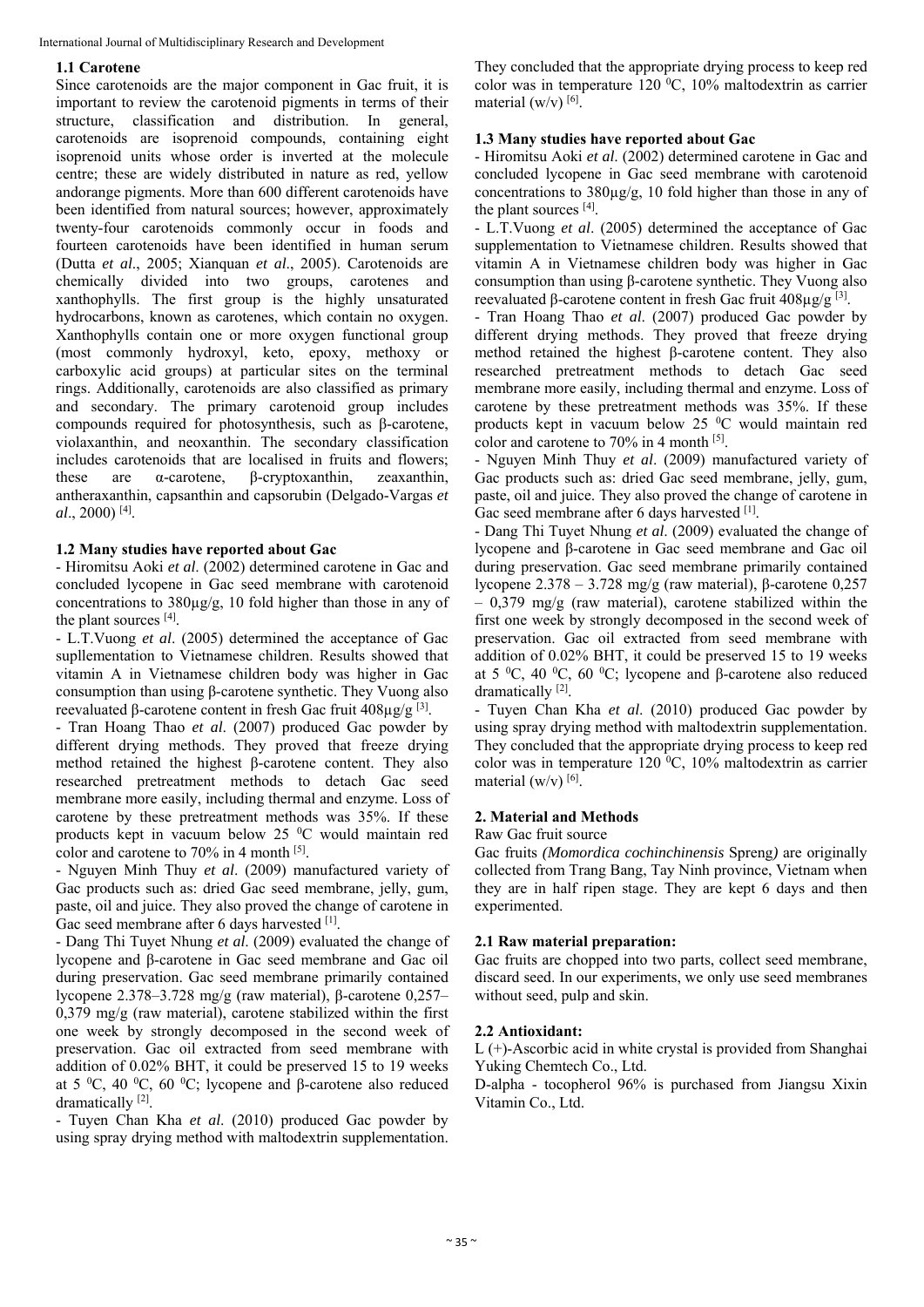International Journal of Multidisciplinary Research and Development



#### **3.1 Effect of vitamin C addition to carotene content in Gac powder**

## **a. Experimental parameter:**

- Concentration of vitamin C supplementation into carrier gelatin: maltodextrin (0.5:0.5) is 1000 ppm, 2000 ppm, 3000 ppm, 4000ppm (wet material).

- Control sample: Gac seed membrane being steamed in 6 minutes.

## **b. Fixed parameter:**

- Gac seed membrane after being pretreated in preserved in refrigerator  $5\,^0C$ , 15 minutes.

- Sample weigth: 35 g raw Gac seed membrane.
- Scatter sample in drying:  $0.2$ g/cm<sup>2</sup>.
- Temperature of drying: 60 °C.
- Moisture content of sample after being dryed:  $6 \pm 1\%$ .

#### **c. Target parameter:**

- Total carotenoid µg/g Gac seed membrane (dry matter).

## **3.2 Effect of vitamin E addition**

## **a. Experimental parameter:**

- Concentration of vitamin E supplementation into carrier gelatin: maltodextrin (0.5:0.5) is 1000 ppm, 2000 ppm, 3000 ppm, 4000 ppm (wet material).

- Control sample: Gac seed membrane being steamed in 6 minutes.

## **b. Fixed parameter:**

- Gac seed membrane after being pretreated in preserved in refrigerator  $5\,^0C$ , 15 minutes.

- Sample weigth: 35 g raw Gac seed membrane.

- Scatter sample in drying: 0.2 g/cm<sup>2</sup>.



**Fig 1:** Gac cultivation farm **Fig 2:** Overal ripen Gac after 6 days

- Temperature of drying: 60 °C.
- Moisture content of sample after being dryed:  $6 \pm 1\%$ .

#### **c. Target parameter:**

- Total carotenoid µg/g Gac seed membrane (dry matter).

## **3.3 Comparison the mixing methods among carrier (gelatin: maltodextrin) and antioxidants:**

## **a. Experimental parameter:**

- Compare the results of carotene content in Gac seed membrane in three groups: (1) with carrier gelatin: maltodextrin 0.5:0.5; (2) vitamin C supplementation optimized among 1000 ppm, 2000 ppm, 3000 ppm, 4000 ppm; (3) vitamin E supplementation optimized among 1000 ppm, 2000 ppm, 3000 ppm, 4000 ppm.

- Gac seed membrane being steamed in 6 minutes.

## **b. Fixed parameter:**

- Gac seed membrane after being pretreated in preserved in refrigerator  $5\,^0C$ , 15 minutes.

- Sample weight: 35 g raw Gac seed membrane.
- Scatter sample in drying: 0.2 g/cm<sup>2</sup>.
- Temperature of drying: 60 °C.
- Moisture content of sample after being dryed:  $6 \pm 1\%$ .

## **c. Target parameter:**

- Total carotenoid µg/g Gac seed membrane (dry matter).
- β- carotene µg/g Gac seed membrane (dry matter).

## **4. Results and Discussion**

**4.1 Effect of vitamin C addition to total carotene content in Gac powder:** 



**Fig 3:** Effect of vitamin C concentration supplemented into Gac seed membrane to carotene content in gac powder (µg carotene/g gac seed membrane) (dry matter)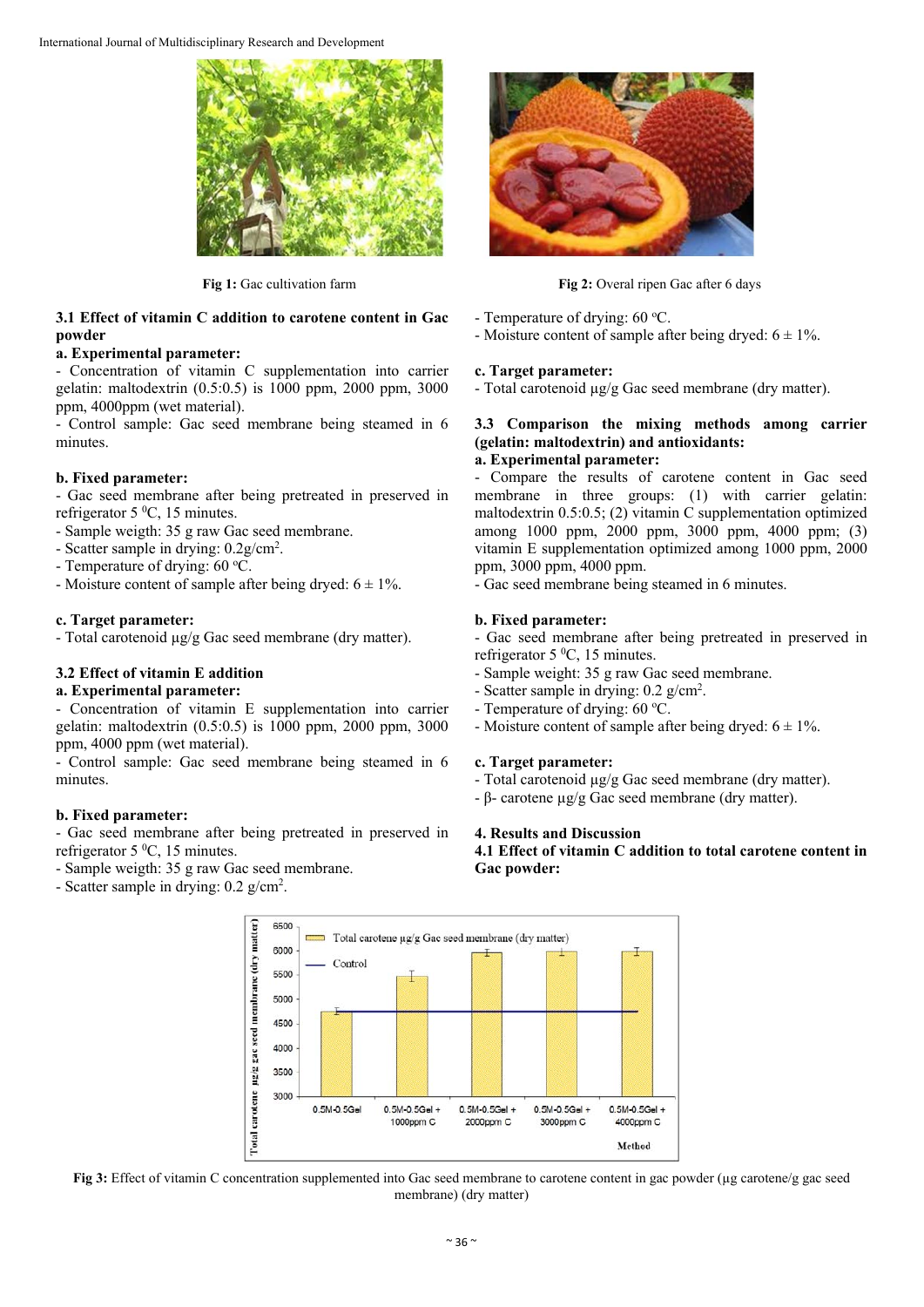**Table 1:** Effect of vitamin C concentration supplemented into Gac seed membrane to carotene content in Gac powder

| Method                    | <b>Replication</b> | Average of carotene $\mu$ g/g seed<br>membrane) (dry matter) | <b>Difference to</b><br>control $(\% )$ |
|---------------------------|--------------------|--------------------------------------------------------------|-----------------------------------------|
| $0.5M-0.5$ Gel (Control)  |                    | $4756.43^{\circ}$                                            | 0.00                                    |
| $0.5M-0.5Gel + 1000ppm C$ |                    | 5476.42 <sup>b</sup>                                         | 15.14                                   |
| $0.5M-0.5Gel + 2000ppm C$ |                    | 5962.69 <sup>c</sup>                                         | 25.36                                   |
| $0.5M-0.5Gel + 3000ppm C$ |                    | 5984.52 <sup>c</sup>                                         | 25.82                                   |
| $0.5M-0.5Gel + 4000ppm C$ |                    | 5987.44 <sup>c</sup>                                         | 25.88                                   |

In this experiment, we gradually increase vitamin C concentration (0 ppm, 1000 ppm, 2000 ppm) into raw material before drying; we can obviously see total carotene loss decreased respectively. If we continue increasing vitamin C concentration (3000 ppm, 4000 ppm), we get no significant total carotene increment. Through ANOVA analysis, total carotene isn't significantly different at 2000 ppm, 3000 ppm, 4000 ppm ( $\alpha$  = 0.05). Vitamin C plays role as an anti-oxidant. While contacting to oxygen, it will be oxidized first so it can protect carotene in drying step. Because the amount of oxidable carotene is in limit so we don't need to use too much vitamin C. We choose vitamin C concentration 2000 ppm supplemented into raw material before drying (wet material).

#### **Effect of vitamin E addition to total carotene content in Gac powder**



**Fig 4:** Effect of vitamin E concentration supplemented into Gac seed membrane to carotene content in gac powder (µg carotene/g gac seed membrane) (dry matter)

**Table 2:** Effect of vitamin E concentration supplemented into Gac seed membrane to carotene content in gac powder

| Method                    | Replication | Average of carotene (µg/g seed<br>membrane) (dry matter) | Difference to<br>control $(\% )$ |
|---------------------------|-------------|----------------------------------------------------------|----------------------------------|
| $0.5M-0.5$ Gel (Control)  |             | 4971.43 <sup>a</sup>                                     | 0.00                             |
| $0.5M-0.5Gel + 1000ppm E$ |             | 5793.52 <sup>b</sup>                                     | 16.54                            |
| $0.5M-0.5Gel + 2000ppm E$ |             | 6073.85 <sup>c</sup>                                     | 22.18                            |
| $0.5M-0.5Gel + 3000ppm E$ |             | 6105.78 <sup>c</sup>                                     | 22.82                            |
| $0.5M-0.5Gel + 4000ppm E$ |             | 6104.39c                                                 | 22.79                            |

In this experiment, we gradually increase vitamin E concentration (0 ppm, 1000 ppm, 2000 ppm) into raw material before drying; we can obviously see total carotene loss decreased respectively. If we continue increasing vitamin E concentration (3000 ppm, 4000 ppm), we get no significant total carotene increment. Through ANOVA analysis, total carotene isn't significantly different at 2000 ppm, 3000 ppm,

4000 ppm ( $\alpha$  = 0.05). Vitamin E plays role as an anti-oxidant. While contacting to oxygen, it will be oxidized first so it can protect carotene in drying step. Because the amount of oxidable carotene is in limit so we don't need to use too much vitamin E. We choose vitamin E concentration 2000 ppm supplemented into raw material before drying (wet material).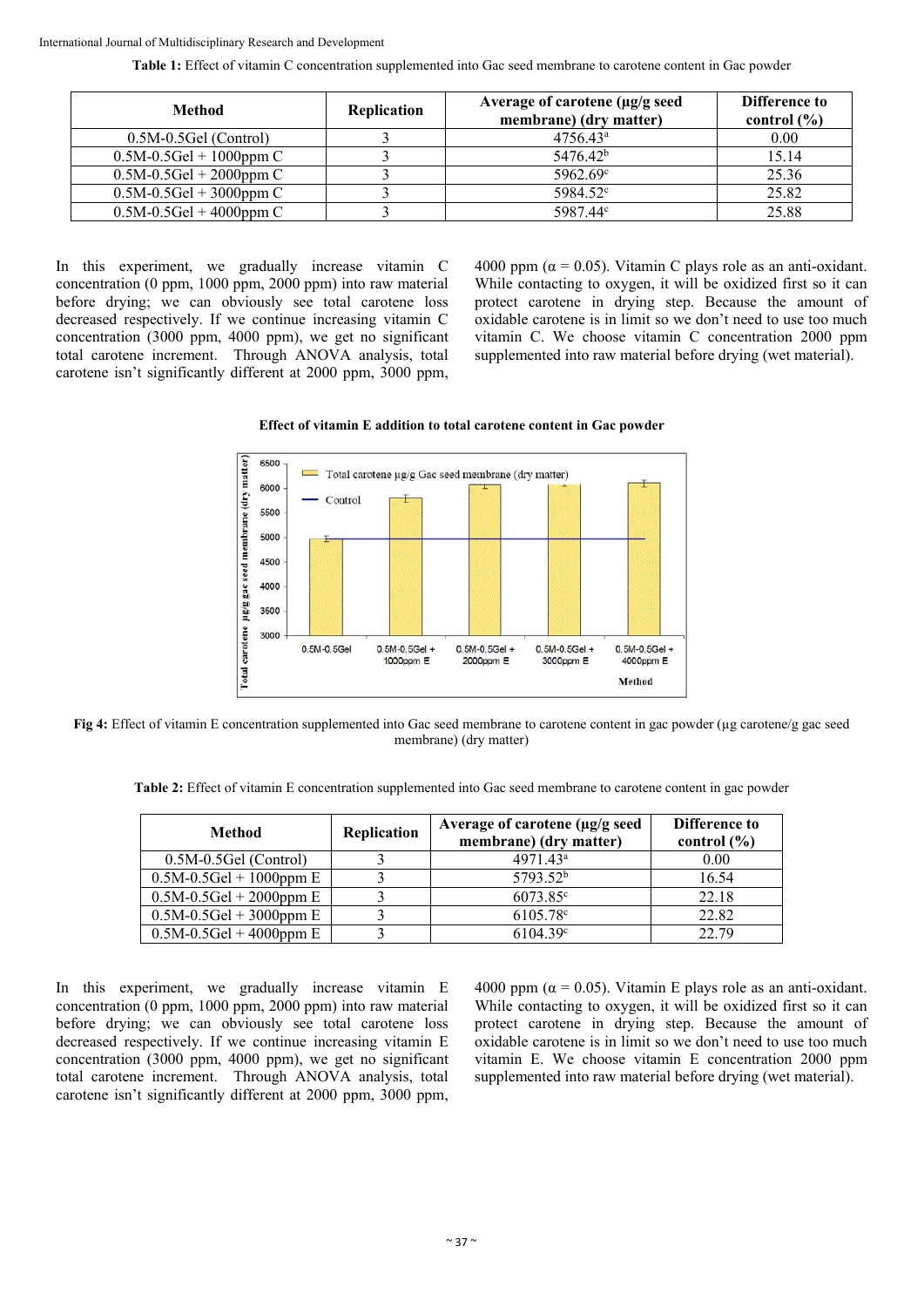#### **4.2 Comparison the mixing methods among carrier (gelatin: maltodextrin) and antioxidants:**



**Fig 5:** Effect of different anti-oxidants to total carotene (µg/g Gac seed membrane) (dry matter)

| Method                      | Replication | Average of carotene (µg/g seed<br>membrane) (dry matter) | Difference to<br>control $(\% )$ |
|-----------------------------|-------------|----------------------------------------------------------|----------------------------------|
| Control                     |             | 3138.17 <sup>a</sup>                                     | 0.00                             |
| $0.5M-0.5$ Gel              |             | 4636.64 <sup>b</sup>                                     | 44.85                            |
| $0.5M - 0.5Gel + 2000ppm C$ |             | 5939.32 <sup>d</sup>                                     | 89.26                            |
| $0.5M-0.5$ Gel + 2000ppm E  |             | 5643.37 <sup>c</sup>                                     | 79.83                            |

**Table 3:** Effect of different anti-oxidants to total carotene

Basing on ANOVA analysis at significant level  $\alpha$  =0.05, we can completely see the significant differences while using carrier maltodextrin: gelatin at ratio 0.5: 0.5 (w/w), 2000ppm vitamin C or 2000ppm vitamin E supplementation in respect of total carotene  $(\mu g/g)$  gac seed membrane) and higher than control sample (steaming 6 minutes, without carrier). Moreover, we can conclude some important points as follow:

- Maltodextrin: gelatin at ratio 0.5: 0.5 (w/w) with 2000ppm vitamin C show the best result, 89% higher than control sample.
- Maltodextrin: gelatin at ratio 0.5: 0.5 (w/w) with 2000ppm vitamin E show the best result, 80% higher than control sample.

 Maltodextrin: gelatin at ratio 0.5: 0.5 (w/w) without antioxidant show the best result, 45% higher than control sample.

From above experiments, we comprehensively defined the role of each supplement added into gac seed membrane pretreated. Maltodextrin – gelatin protects raw Gac material out of oxygen in drying step. Vitamin C and vitamin E which are supplemented to seed membrane-carrier will be anti-oxidant in drying step because they will be primarily oxidized.

According to our results, vitamin C addition at 2000 ppm will be superior to vitamin E 2000 ppm regarding total carotene. So we finally select the treatment method using: carrier: Gac seed membrane 1:1; maltodextrin: gelatin 0.5: 0.5 (dry matter); 2000 ppm vitamin C addition.





**Fig 6:** Effect of different anti-oxidants to β-carotene (µg/g Gac seed membrane) (dry matter)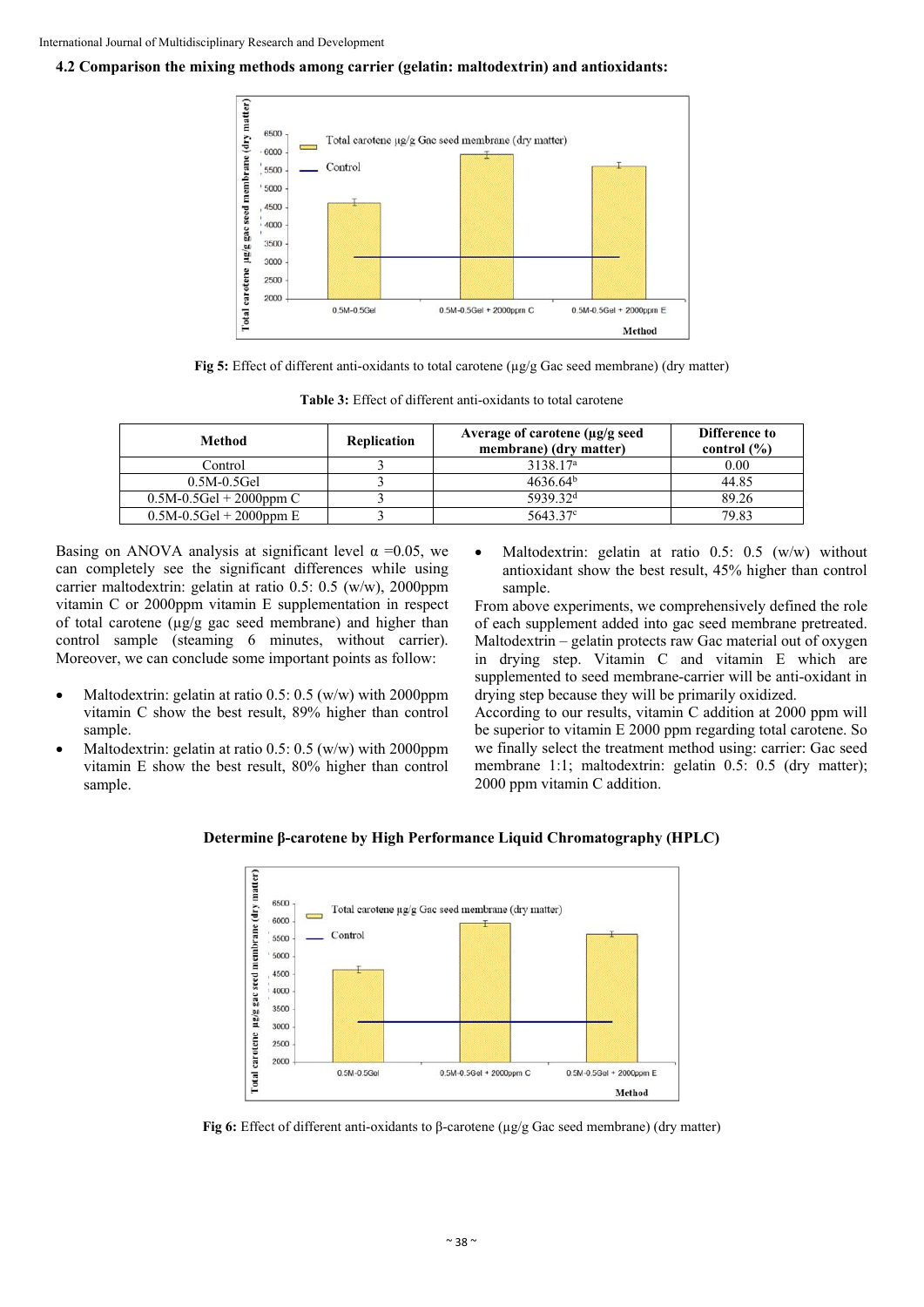| Method                      | Replication | Average of carotene $\mu$ g/g seed<br>membrane) (dry matter) | Difference to<br>control $(\% )$ |
|-----------------------------|-------------|--------------------------------------------------------------|----------------------------------|
| Control                     |             | 261.14                                                       | 0.00                             |
| $0.5M-0.5$ Gel              |             | 378.82                                                       | 45.07                            |
| $0.5M - 0.5Gel + 2000ppm C$ |             | 499.44                                                       | 91.26                            |
| $0.5M-0.5Gel + 2000ppm E$   |             | 475.00                                                       | 81.89                            |

Analysis results of the β-carotene determined by HPLC and photography method are equivalent. We can conclude some important points as follow:

- Method using carrier: Gac seed membrane 1:1, maltodextrin: gelatin at ratio 0.5: 0.5 (w/w) with 2000ppm vitamin C shows the best result, higher 97% than control sample.
- Meanwhile, using carrier: Gac seed membrane 1:1, maltodextrin: gelatin at ratio 0.5: 0.5 (w/w) with 2000 ppm vitamin E shows the second result, higher 82% than

control sample.

• Maltodextrin: gelatin at ratio  $0.5$ :  $0.5$  (w/w) without antioxidant shows the third result, higher 45% than control sample.

All three above groups, they are all superior to control sample regarding β-carotene (steaming 6 minutes without carrier). We also use HPLC testing method to check stability and nutritional value of Gac powder; results are as follow: protein (24.50%), total sugar ( 38.75%), lipid (11.24%).



**Fig 7:** Gac powder without carrier



Fig 8: Gac powder with carrier: Gac seed membrane (1:1), maltodextrin: gelatin (0.5: 0.5)